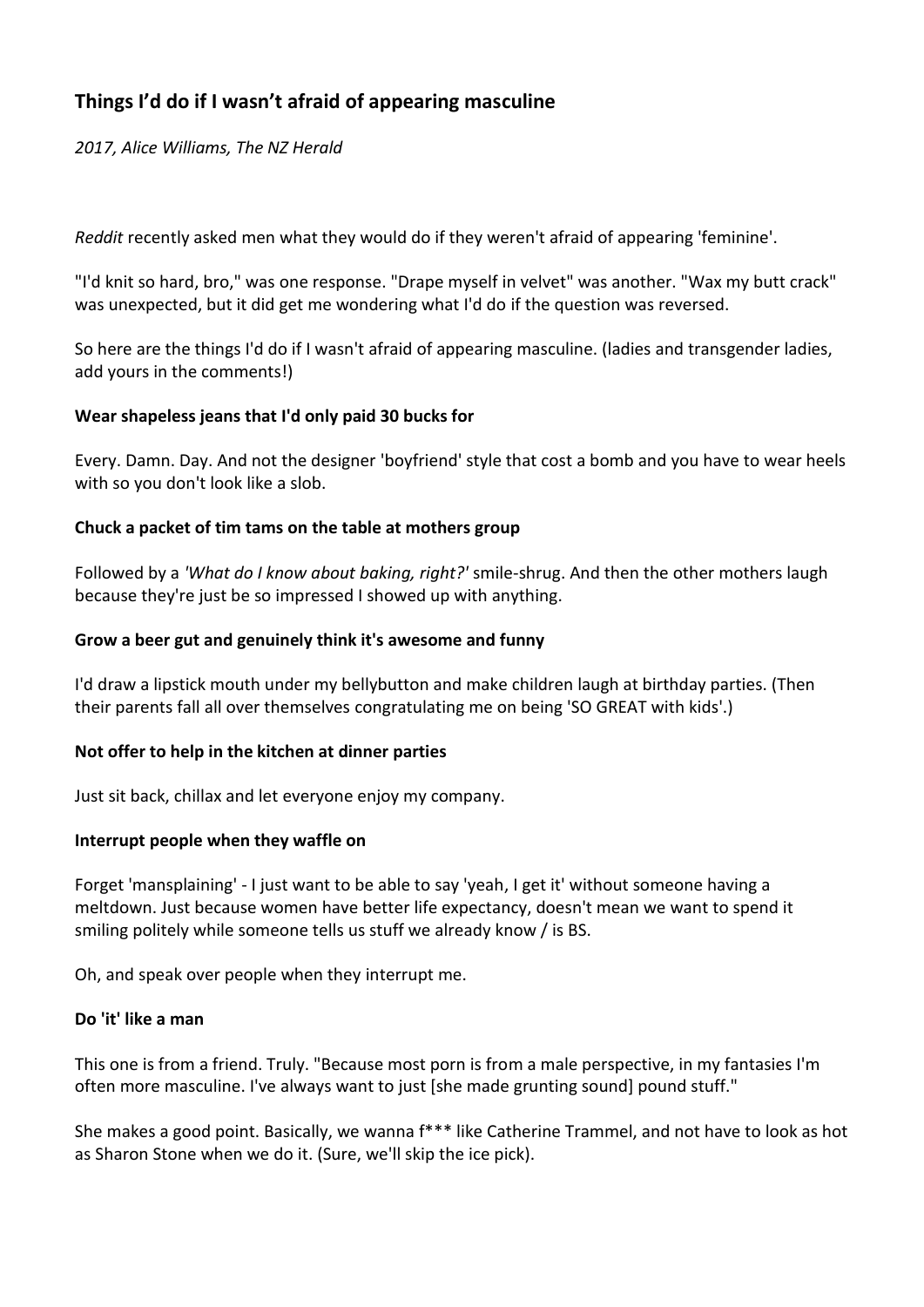# **Be socially lax / cut the fluff**

Not send thankyou cards. Or reply to every text. I'd get straight to the point in emails, waste no time with padding just to be "nice" ("hope you had a great summer/Christmas!"

"I was just wondering if you'd had a chance to ... but totally fine if you haven't!")

Instead of thinking I was rude, the other person would admire my assertiveness.

#### **Swagger with my chest out at the pool. Dish out winks**

Why? Because now that I'm breastfeeding, I have once-in-a-lifetime awesome norgs and the world\* needs to admire them. Quietly. As we do with man-pecs.

\* "The world" at the swimming pool. If you want selfies, ask your mum.

### **Get back into martial arts**

I wish I hadn't quit just before I got to black belt because my sparring partner mocked me for looking "scary" (read "un-f\*\*\*able") while fighting.

No one looks like a Charlie's freakin' Angel when they're red-faced and sweating with their hair plastered to their face.

### **Get my hair cut short, without wearing extra make-up / a skirt to offset it**

Women are allowed to 'play' with masculinity as long as we're still overtly feminine (think conventionally beautiful Dakota Johnson dancing girlishly in a man's shirt after sex in Fifty Shades.)

# **Walk around with my shirt off in summer**

Actually, stop wearing a bra full stop. They're hot, uncomfortable, and I ONLY wear one so I don't cop stares in public.

(Sure, some large-busted ladies find them supportive. The point is, WE WANT THE OPTION.)

#### **Let my thighs relax on public transport**

In fact, take up space full stop.

#### **Have a mid-life crisis**

This would be no Diane Lane Under the Tuscan Sun "kids have grown up' holiday. I'd just take off completely from all family responsibilities, knowing someone else has it covered. And no one would give me s\*\*\* about it either.

#### **Earn more money**

Laugh when someone offered me a fraction of my co-worker's salary.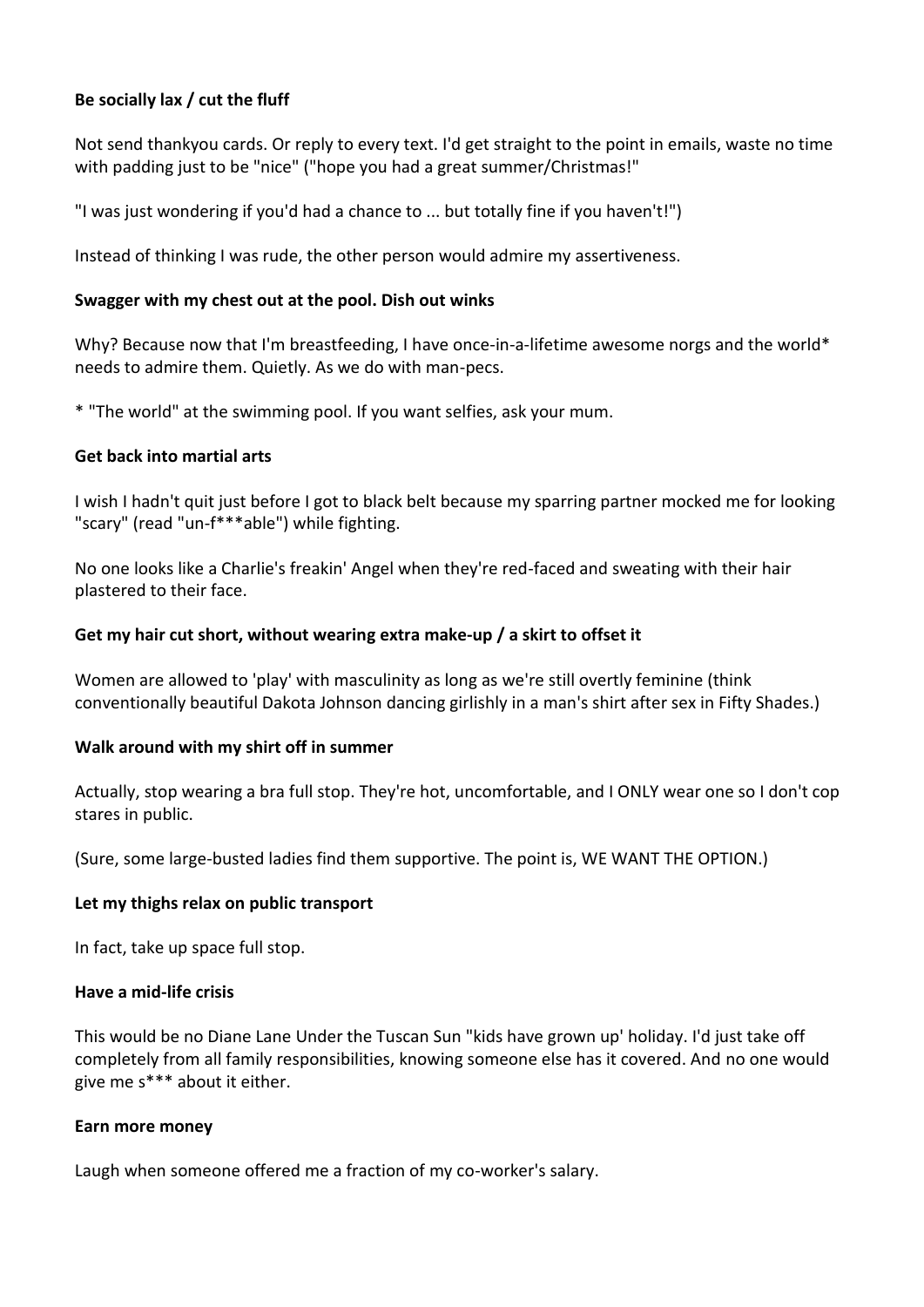# **Some Common Assumptions about Sexual Orientation:**

# **Recognising, Challenging and Changing Them.**

1. That everyone is either 'homosexual' or 'heterosexual'. Instead, know that there is a continuum of attraction and affiliation.

2. That sexuality is the most important feature of a gay/lesbian/bisexual person's identity. Instead, understand that sexuality is one facet of their relationship.

3. That all DSG\* people use the same language to describe themselves. Instead, recognise that the words and language commonly used (lesbian, gay, queer, dyke, transgender, homosexual) mean different things to different people and often make important political statements.

4. That all people are at the same developmental stage of the 'coming out' process. Instead, develop your familiarity with the issues surrounding 'coming out' and know that some DSG people may not be comfortable with their gender identity or sexual orientation, or may not be 'out'.

5. That families always consist of a heterosexual, cis gendered\* couple with children. Instead, acknowledge that there are many types of family structures and that many DSG people have children and/or want children.

6. That a DSG person wants to talk with you about their sexual orientation or gender identity Instead, think about all the issues which may affect someone's decision to reveal this sort of information, including context, comfort level, familiarity, safety, need for privacy, etc.

7. That DSG people are experts on the subject. Instead, consider the possibility that sexual orientation/gender identity is only one of the many important things in their lives.

8. That DSG people assume that you are straight. Instead, challenge the ways in which heterosexuality is considered the normative or 'default' sexual orientation in society and don't feel compelled to declare your straightness to others.

9. That GLB\* people are attracted to you. Instead, realize that they may or may not be attracted to you and use the opportunity to assess your own comfort levels towards sexuality.

10. That being DSG is the cause of a person's problems or that it has contributed to their problems. Instead, understand that DSG people face the same challenges in life as everyone else **and** they confront discrimination and oppression in their everyday lives.

11. That DSG people want 'special rights' or 'special consideration'. Instead, advocate for a society which promotes justice for people irrespective of sexual orientation and gender identity

12. That DSG people believe the same things, want the same things or need the same things. Instead, appreciate the diversity within the Rainbow community and find ways of supporting/acknowledging these differences.

13. That DSG people have any more or less knowledge about STD/HIV/AIDS and/or birth control than a heterosexual person. Instead, realize that these issues have special significance in the gay community.

14. That DSG people know that you're an ALLY or will trust you automatically even if they do know. Instead, finds ways to communicate that you are an ALLY by focusing on the verbal and nonverbal messages you are communicating about your level of acceptance and affirmation.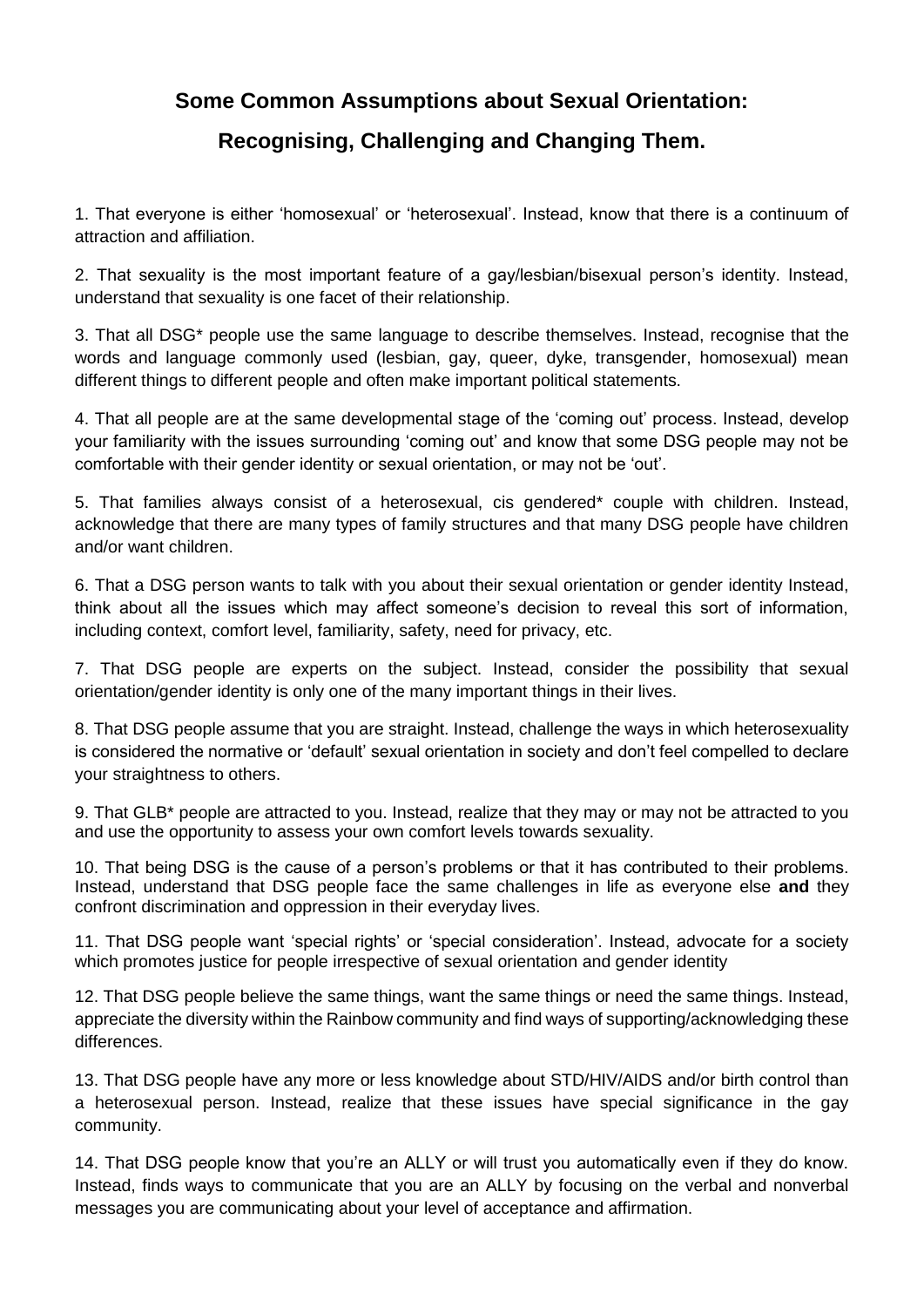\*DSG = Diverse sexualities and genders

\*Cisgender (often abbreviated to simply cis) = is a term for people whose gender identity matches the sex that they were assigned at birth. Cisgender may also be defined as those who have "a gender identity or perform a gender role society considers appropriate for one's sex". It is the opposite of the term transgender.

\*GLB = gay, lesbian, bisexual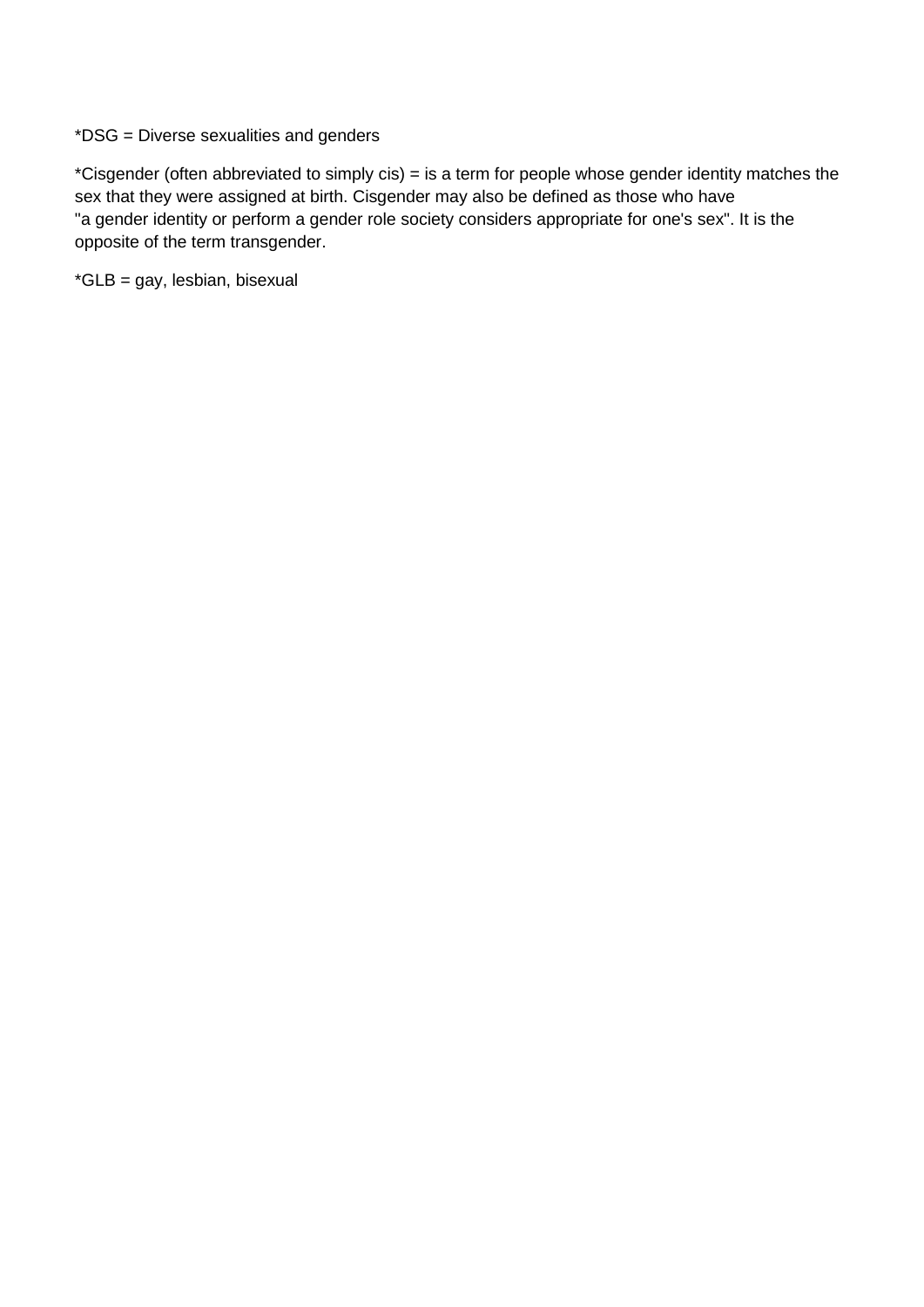# **Commonplace Ignorance and Sensible Answers**

# **Regarding Gay and Lesbian People**

### **What causes homosexuality? Is it a choice?**

Sexual Orientation, whether it be heterosexual, homosexual or bisexual is not something that one chooses. Studies suggest orientation has a genetic or biological component, and it is probably determined before or shortly after birth. Like heterosexuals, gays and lesbians discover their sexuality as a process of maturing, they are not recruited, seduced or taught to be homosexual (Bell, Weinburg, M.S. & Hammersmith, 1981), (Troiden, 1989). The only choice most gay or lesbian people have is whether or not to live their lives honestly, or according to society's unrealistic expectations.

### **Is homosexuality a psychological problem or mental illness?**

The American Psychological Association and the American Psychiatric Association do not consider homosexuality to be an emotional or mental disorder. Published research is overwhelming – there is no significant difference between the mental health of heterosexuals and the mental health of same-sex attracted people. However, the social stigma associated with being gay or lesbian can be emotionally trying.

### **Is Homosexuality 'caused' by certain types of parenting?**

Gay and lesbian people grow up in all types of homes, with all types of families. They are raised in rural areas, large cities and everywhere in between. Gay men and lesbians represent every socioeconomic, ethnic, and religious background possible. "There is evidence that parents have very little influence on the outcome of their children's sexual orientation under normal upbringing conditions." (Reinisch, 1988). However, a parents' attitude can influence the way a child chooses to relate to his or her sexuality, whether it be heterosexual or homosexual.

#### **Is homosexuality caused by abuse or a bad experience with someone of the opposite sex?**

Many people suffer from all types of abuse and neglect as children, yet grow up to be heterosexual. Many people, both heterosexual and same-sex attracted, have had bad experiences with a person of the opposite sex. There is no correlation between any of these occurrences and homosexuality.

#### **Can Homosexuality be cured?**

Since homosexuality is not a disease or disorder, there is nothing to cure. A few therapists claim they can rid gay and lesbian people of their homosexual desires, but their methods remain questionable and rarely, if ever have resulted in permanently changing anybody's sexual orientation (Haldeman, 1994). According to the American Psychological Association, no scientific evidence exists to support the effectiveness of any therapies that attempt to convert homosexuals to heterosexuals. The American Psychological Association Executive Director Dr. Raymond Fowler also states that "Groups who try to change the sexual orientation of people through so called conversion therapy are misguided and run the risk of causing a great deal of psychological harm to those they say they are trying to help." Some religious 'ex-gay' ministries claim to be able to 'cure' homosexuality through prayer and 'reparative therapy'.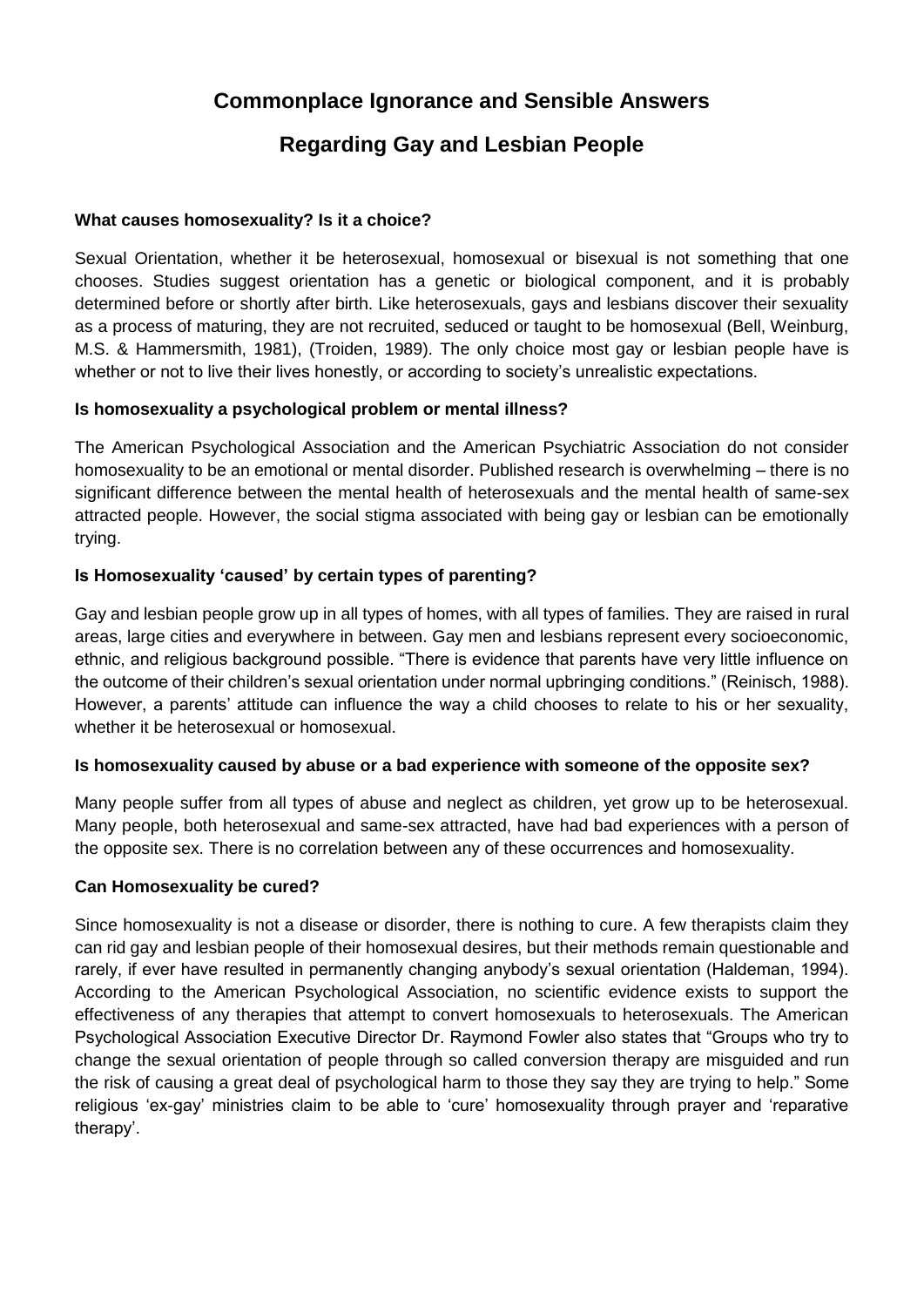All well respected research suggests that these reports are misrepresented and highly flawed. It is likely that so-called successes are cases of bi-sexual people attempting to repress their same-sex attractions and only act on opposite-sex attractions.

# **What is the gay lifestyle?**

Just as there is no such thing as a single heterosexual lifestyle, there is no such thing as a gay or lesbian lifestyle. Anti-gay activists have promoted the idea that the lives of homosexuals revolve around sex and the pursuit of sexual encounters, and that the only identity homosexuals have is being gay or lesbian. To anti-gay organisations this is the only gay lifestyle that exists, and they do their best to promote this misconception. In reality, the lives of gays and lesbians are as varied as the lives of heterosexuals (Garnets and Kimmel, 1993). Some choose to live in long term committed relationships, other choose to remain single. Some couples choose to raise children, others do not. Hobbies, occupations and activities are just as varied as within the heterosexual population.

# **How many gay and lesbian people are there?**

For decades the incidence of homosexuality in the general population has estimated to be approximately ten percent. Organisations opposed to gay rights have consistently claimed the number to be much lower. Despite the controversy, ten percent still remains the most widely accepted estimate.

# **Aren't gay people obsessed with sex?**

Contrary to popular belief, gay men and lesbians are no more inclined to be consumed with sexual thoughts or feelings than their heterosexual counterparts (Bell, Weinburg, 1978), nor are they attracted to everyone of the same sex they meet. The lives of same-sex attracted people – like the lives of heterosexuals – are about much more than sex, but it's easy to see why people believe these common misconceptions. Many people do not even realise that they know someone who is lesbian, gay or bisexual. Consequently, their only knowledge of same-sex attractions come from the media or outspoken anti-gay organisations, neither of which is likely to show the average LGB person or couple. The media is in the business of selling news, and radical behaviour of any kind sells. Anti-gay organisations are in the business of making LGB people appear as hedonistic as possible. They will obviously focus their attention on the most radical behaviour that can be found within the LGB community.

# **Aren't homosexuals promiscuous?**

Promiscuity has nothing to do with one's sexual orientation, but rather one's values and beliefs. Just as in the heterosexual community, some gay people are promiscuous, some are not. In a 1992 study, 55.5% of gay men and 71.2% of lesbians reported to be in steady relationships (Overlooked Opinions, 1993).

# **Are homosexuals miserable, lonely people?**

Members of anti-gay organisations like to offer proof that being gay is bad by stating that most gay and lesbian people are miserable and lonely. First of all, the majority of homosexuals are not terribly unhappy or lonely, but these organisations may have a point. Being gay in our society is not easy. The social stigma, rejection by family, friends and church, the discrimination and sense of social isolation can all be emotionally devastating.

What these anti-gay organisations fail to admit is that they are a larger part of the problem. By spreading malicious lies which demonise gays and lesbians, they spread their sexual prejudice throughout society, making the world a sometimes intolerant place for homosexuals.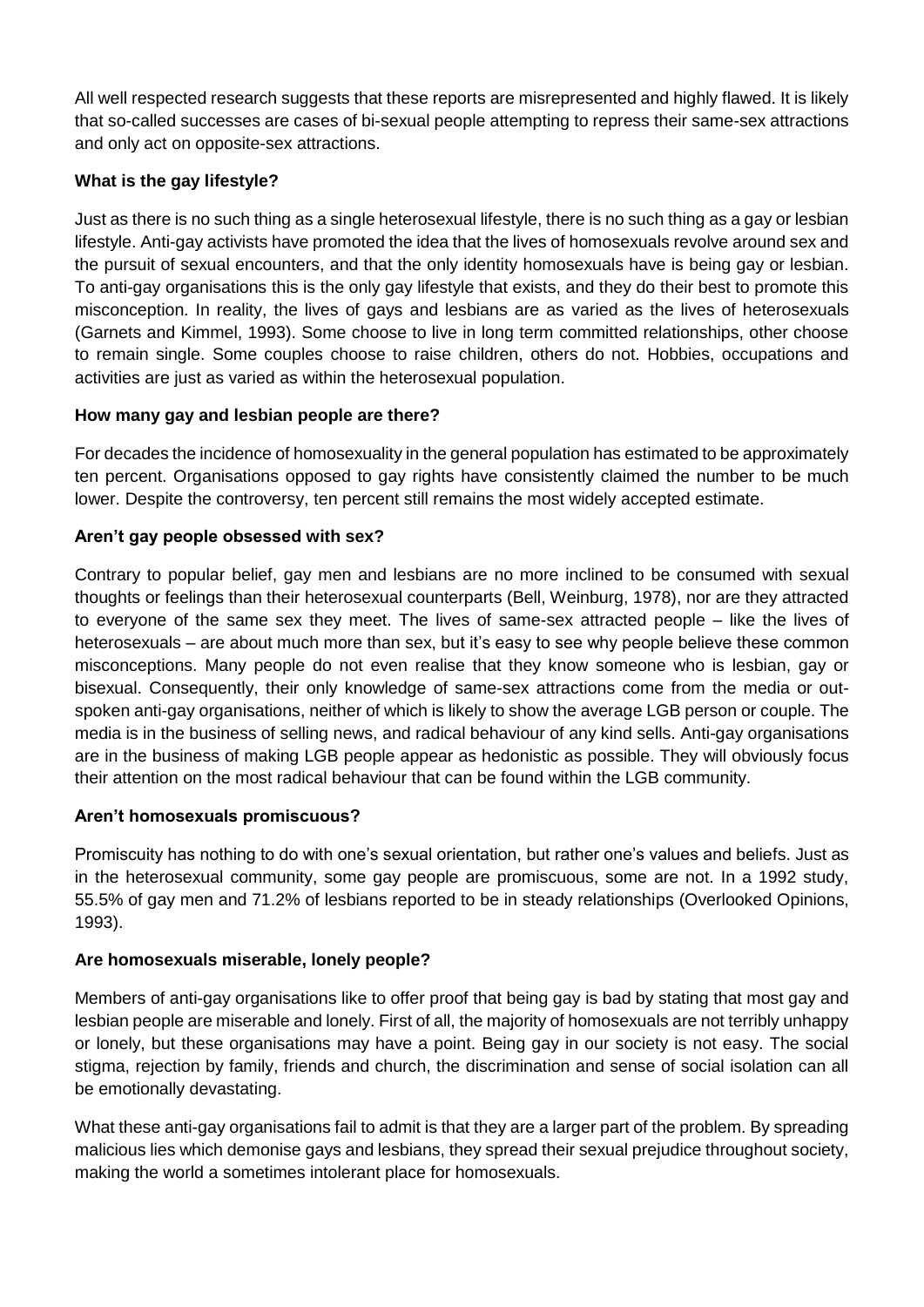### **Are lesbians radical feminist man-haters?**

While the overwhelming majority of lesbians are feminists, most feminists do not hate men. They simply support the belief that women deserve the same rights to make personal decisions and the same opportunities for social and professional growth that men currently enjoy.

### **Why do gay people flaunt their sexuality?**

The majority of gay people don't flaunt their sexuality. As a matter of fact, many go to great lengths to hide their sexual orientation. There is a double standard in our society. What some consider to be flaunting by homosexuals is usually regarded as everyday behaviour for heterosexuals. A heterosexual couple walking hand in hand is perceived as normal. Very few would consider their behaviour to be inappropriate, if they even notice it at all. On the other hand, a lesbian or gay couple exhibiting the same behaviour would almost certainly be noticed, and most likely accused of flaunting their sexuality or promoting their lifestyle, they may be harassed or even worse yet, physically attacked. Heterosexuals are free to talk about their spouses or dates. They can wear their wedding rings, display pictures of their loved ones on their desks, kiss good-bye at the airport, include their significant other in company parties and so on. A gay person who chooses not to be seen as a trouble maker or a radical homosexual out to prove a point, may decide not to do these things. The truth is most gay people are not out to make a statement. They simply want to be able to incorporate the many aspects of their lives the way heterosexuals are permitted to do.

### **What gay people do in bed is disgusting and perverted**

First of all, what two consenting adults do in the privacy of their own bedroom is nobody's business but their own. Secondly, gay and lesbian people don't do anything in bed that heterosexuals don't do themselves. Intimate behaviour between gay and lesbian couples could be conceived as mild when compared to what some heterosexual couples do.

#### **Are homosexuals more likely to molest children?**

One of the most enduring and damaging myths equates homosexuality with child molestation. In truth, the most likely person to sexually abuse a child is a heterosexual male (96%); in many cases that person is a family member or a close family friend (Falk, 1989), (Koss, 1994). Paedophiles that molest children of the same sex are almost never homosexual in their adult sexual relations (Groth & Birnbaum, 1978). Furthermore, the molestation of children by heterosexual women appears to be uncommon, and even less so among lesbians (Erikson, Walbeck & Seely, 1988) (Finkelhor, 1984) (Johnson & Shrier, 1987).

#### **Don't homosexuals recruit and seduce naïve adults?**

In an effort to spread fear and ignorance, organisations that oppose gay rights often portray homosexuals as sexual predators out to recruit or seduce as many people as possible. Homosexuals, like heterosexuals, discover their sexuality as a process of maturing; they are not

recruited, seduced or brainwashed into the gay lifestyle (Bell, Weinburg & Hammersmith, 1981), (Trioden, 1989). Common sense proves the difficulty gay people would face in trying to recruit. What would they have to offer? Rejection by family and friends, fear of discrimination, the opportunity to experience harassment, violence and possible death at the hands of a homophobe? The idea of recruitment is utterly without scientific foundation (Weinburg, 1977).